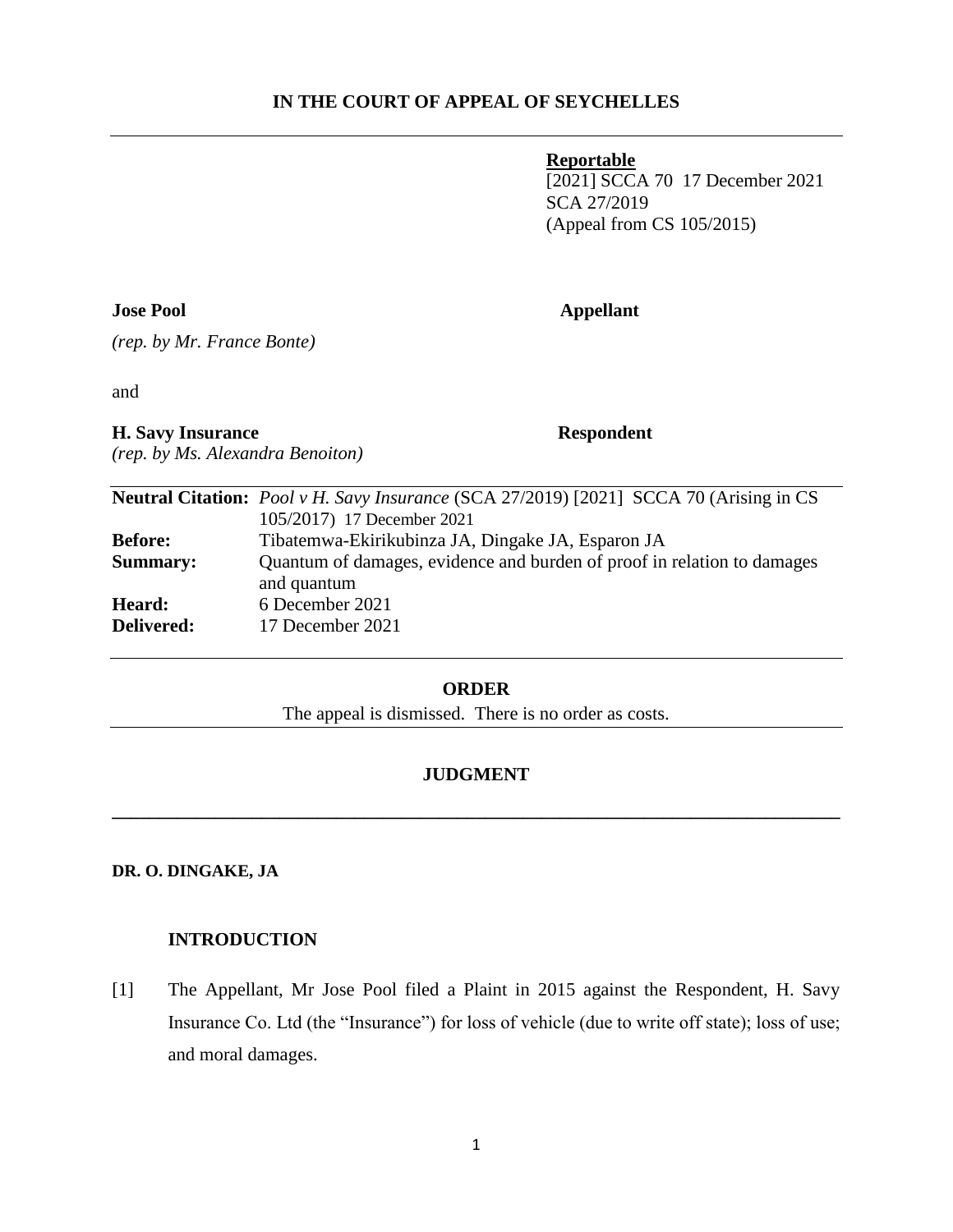- [2] Mr Pool averred that the vehicle was stolen and involved in the accident whereby the vehicle was a complete write-off. As per the Plaint the Insurance refused to meet Mr Pool's insurance claim on the grounds that there was "no violent and forcible entry" into Mr Pool's vehicle and as a result his claim could not be entertained.
- [3] The suit proceeded *ex-parte* and Judgment was delivered on 1st June 2016 dismissing the Appellant's claim. The Court stated that it was not convinced that the vehicle was stolen by Hubert Mothee, a friend of the Appellant's son, who had invited a few friends over the night of the alleged theft and accident.
- [4] The Court held that there was no evidence on record other than that of the Appellant on which the Court could rely in favour of the Appellant's contention that Hubert Mothee had stolen his vehicle. With respect to the claim for damages, the Court held that the Appellant offered no evidence in support of his claim. On this basis, it was held that the Appellant has not established his case on a balance of probabilities.
- [5] Following this decision, the Appellant has filed an appeal on the grounds that the Learned Judge erred in not giving judgment by default upon the failure of the defendant, the Insurance, to file its defence on date due and that the Learned Judge erred in not considering the exhibit, i.e. insurance policy.
- [6] The Appeal was allowed. The Judgement delivered on 31 August 2018 focused mainly on the issues of the Respondent's conduct, namely: non-appearance on summons to appear; no pleadings in defence; no conduct of defence; no application to set aside ex-parte application. The Court of Appeal however found that with regard to the quantum of damages there was not enough evidence produced to make a finding on it. Therefore, the Court of Appeal sent the case back to the Supreme Court for a determination on the issue of quantum.
- [7] The Supreme Court's Judgement on the issue was delivered on  $23<sup>rd</sup>$  May 2019 dismissing prayers for damages as the Court found no evidence on which it, on a balance of probabilities, can say that the Appellant was entitled to the sums claimed, having failed to provide any proof to support his claim for loss of vehicle, loss of use and moral damages.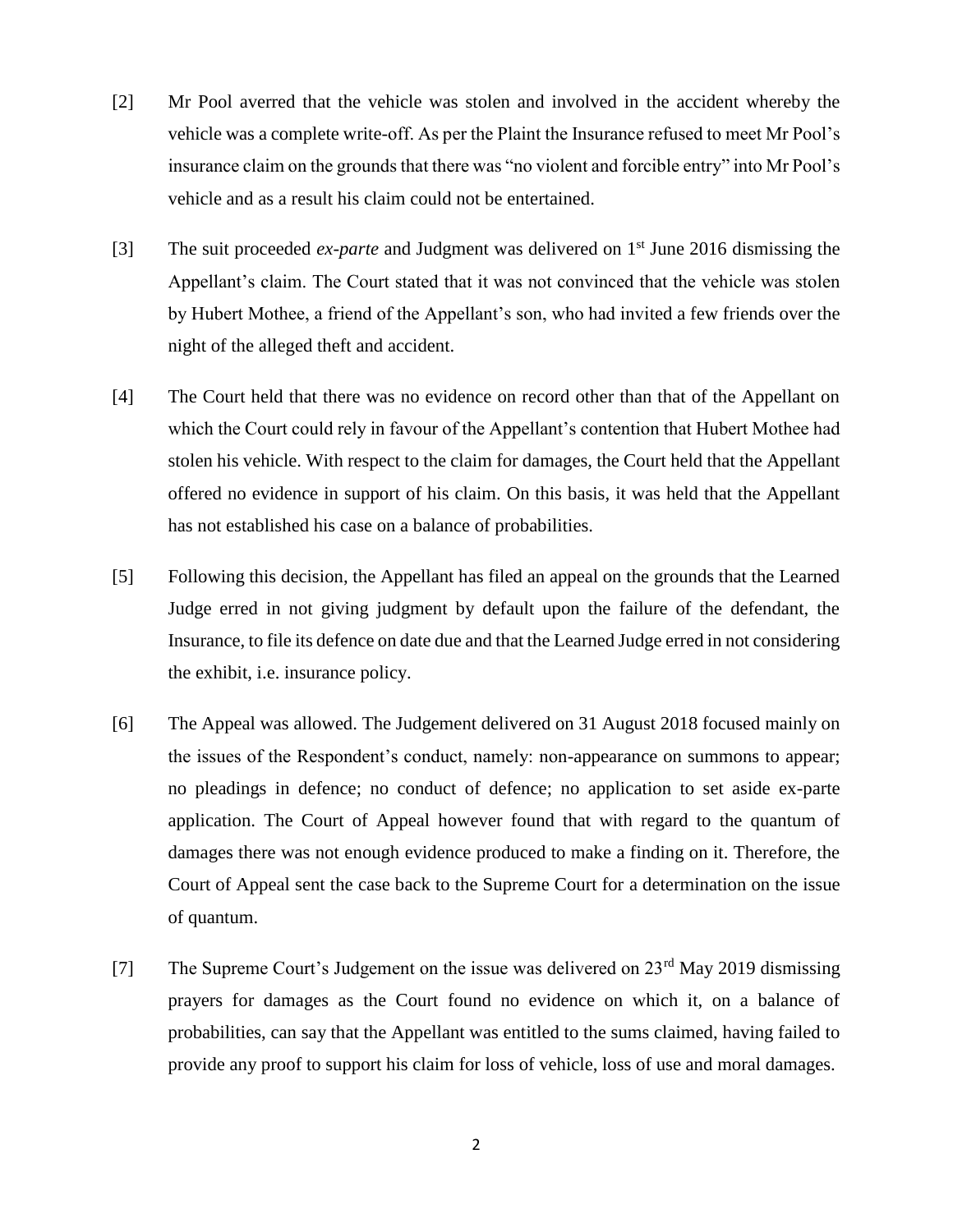[8] The Appellant has now appealed the 2019 Supreme Court decision.

## **GROUNDS OF APPEAL**

[9] The Appellant submitted 3 Grounds of Appeal:

*Ground 1* – The Learned Judge erred on the fact that there was no evidence; *Ground 2* – The Learned Judge erred in disregarding the insurance policy; *Ground 3* – The finding of the Learned Judge is against the weight of the evidence.

[10] We pause here to note that the second Ground of Appeal is similar to the one that was argued in the previous Court of Appeal case (2018 Judgment) and the Court of Appeal already held that there was not enough evidence produced. The Insurance Policy is for the period of 2010- 2011 cover (see page B15 of the Court of Appeal Bundle), whereas the alleged theft and accident occurred in 2014. All three grounds of appeal relate to evidence with regards to the quantum of damages issues.

## **The Law - Court of Appeal – review of damages**

- [11] It is established by Seychelles case law that an appellate court is *"reluctant to review damages unless it is satisfied that there are good and valid reasons for doing so"* (*Seychelles Breweries v Sabadin* SCA 21/2004 (Reported in SCAR (2006 -2007); *Philoe and Another v Ernesta* (17 of 2004) (17 of 2004) [2005] SCCA 22 (24 November 2005); *Mousbe v Elizabeth* (1993-1994) SCAR 207; *Civil Construction Company Limited v Leon & Ors* (SCA 36/2016) [2018] SCCA 33 (14 December 2018); *Theresia Melanie v Clifford Marie & Anor* (Civil Appeal SCA19/2017) [2019] SCCA 33 (23 August 2019)).
- [12] The case of *Seychelles Breweries v Sabadin* SCA 21/2004 followed the decision in *Flint v Lovell* [1935] 1 K.B. 354 and it was held that good and valid reasons for reviewing damages are when the trial court acted on a wrong principle of law, or when the amount awarded is so large or so small that it is, in the judgment of appellate court, an entirely erroneous estimate of the damages.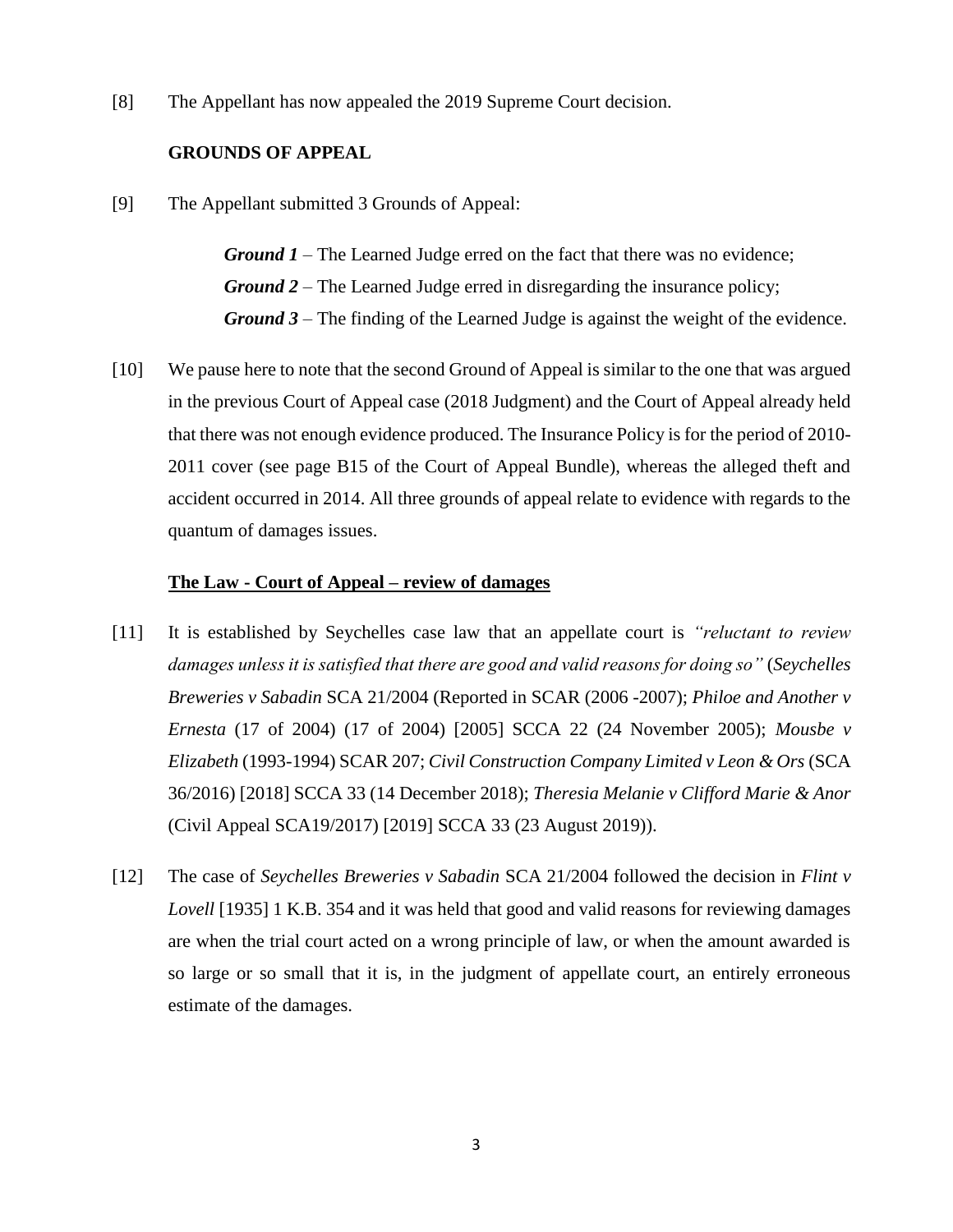- [13] In *Jonathan Geers v Nadin Dodin* (Civil Appeal SCA 7/2017) [2019] SCCA 9 (10 May 2019) it was stated that, *"It follows that an appellate court should not normally interfere with it* [quantum of damages]*, unless either the Judge has made some error of principle or misunderstood the facts, or the award is manifestly insufficient or excessive* […]*"*.
- [14] In the case of *Seychelles Yacht Club v Changyumwai* (SCA 14/2019 (Appeal from CC 22/2017)) [2021] SCCA 40 (13 August 2021) it was stated that, *"on the question of damages generally, the law accepts that it is possible that on the same evidence two different minds might reach different conclusions, often by significant margins, without either being appealable, unless it is manifestly plain that such an award was wrong in principle, or unproven"*.
- [15] In this case the question is whether there are good and valid reasons for the Court of Appeal to review the damages awarded, namely, whether the trial court acted on a wrong principle of law or misunderstood the facts, or whether the amount awarded is manifestly insufficient or excessive that it is an entirely erroneous estimate of the damages.

## **STATEMENT OF ISSUES**

## **Whether the trial court acted on a wrong principle of law or misunderstood the facts**

- [16] The Appellant claimed for damages for loss of vehicle (due to write off state) in the sum of SCR397,000; loss of use in the sum of SCR50,000; and moral damages in the sum SCR200,000
- [17] Evidence in support of his claim are Insurance Policy (pages B4-B17 of the Court of Appeal Bundle); his own testimony (as was noted at paragraph [14] of the judgment); and the Police Statement (pages B18-B19).

## *Loss of vehicle due to write-off*

## *Insurance Policy*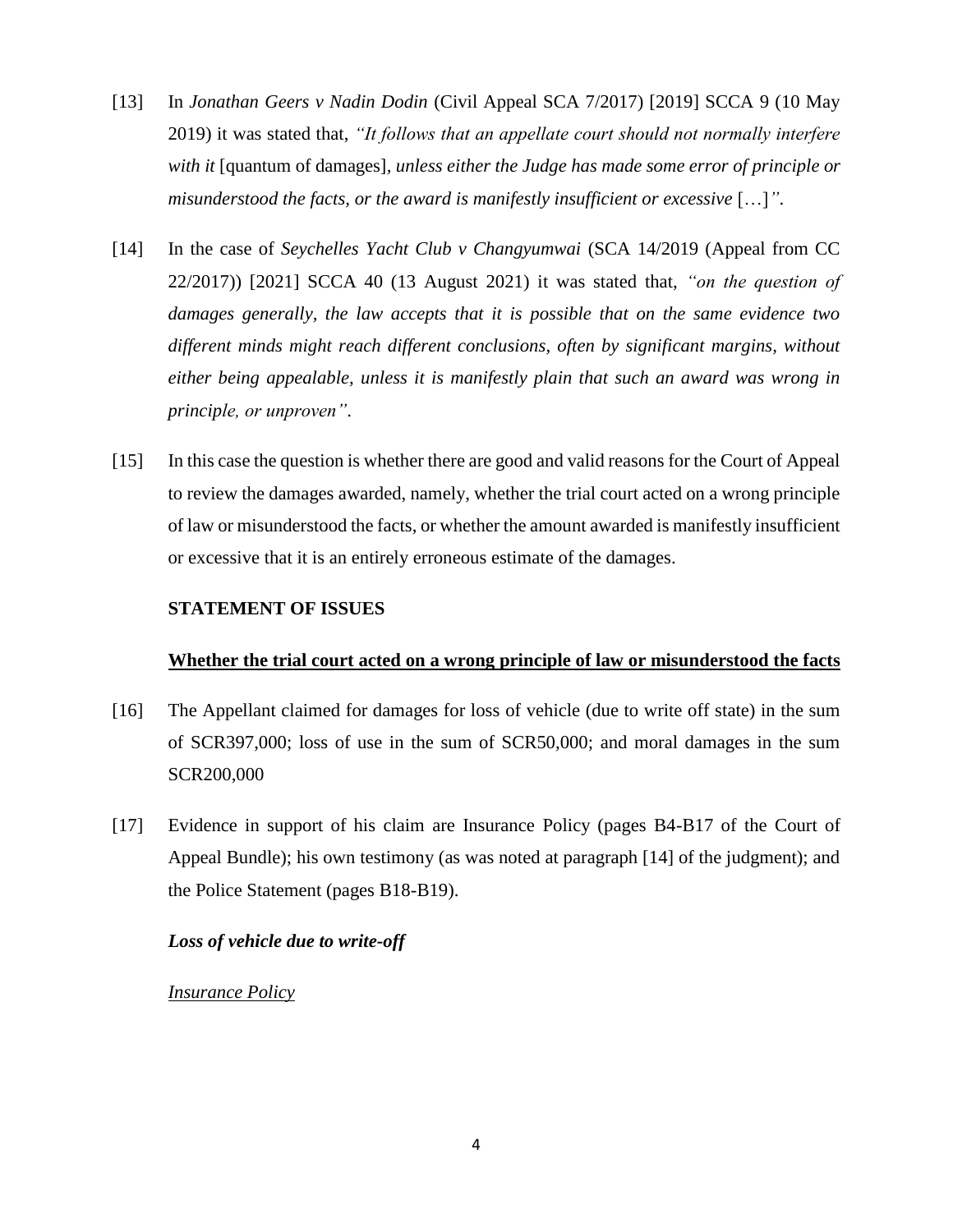- [18] With regards to the proof of loss of the vehicle (write-off), the Trial Judge stated at paragraph [14] that Insurance Policy states that the value of the vehicle was SCR397,000 and that the Defence cannot dispute the value since that is the sum for which they insured the vehicle.
- [19] The Trial Judge proceeded to analyse whether the Appellant has actually shown that any damage was done to the vehicle and concludes that apart from the Appellant stating that it was a write-off there is no evidence as to the extent of the damages (paragraphs [15]-[16]). At paragraphs [19] the trial Judge also notes that the period of cover in the Insurance Policy provided by the Appellant was for 2010-2011 and not 2014, the year when the vehicle was stolen.
- [20] The Trial Judge then found that, *"this Court cannot pronounce itself on the legitimacy of P1 since it has no bearing on the issue of quantum in itself, other than to show the sum for which it was insured, albeit in 2010"* and found no evidence on which the Court can, on the balance of probabilities, say that the Plaintiff was entitled to the sums claimed (paragraphs [20]-[21]).
- [21] A careful reading of the Insurance Policy seems to suggest that the Appellant appears to have been insured in 2010-2011 only for loss or damage due to fire and theft.
- [22] It should also be noted that the Insurance Policy is not for the relevant year, and the finding by the court below that, the Policy *"has no bearing on the issue of quantum in itself, other than to show the sum for which it was insured, albeit in 2010"* is correct. The amount it was insured for in 2014 is not known. The condition and the value of the vehicle in 2014 prior to the accident is also not known. Its value and/or condition could have depreciated over the years. The insured value of the vehicle in 2014 could have been less than in 2010. Therefore, if the Trial Judge would have based the award for loss of vehicle as it was in 2010, it would have been incorrect and unjust.
- [23] With regards to the quantum of damages, it was stated in *Nourrice v Florentine & Ors* (CS68/2016) [2019] SCSC 919 (21 October 2019):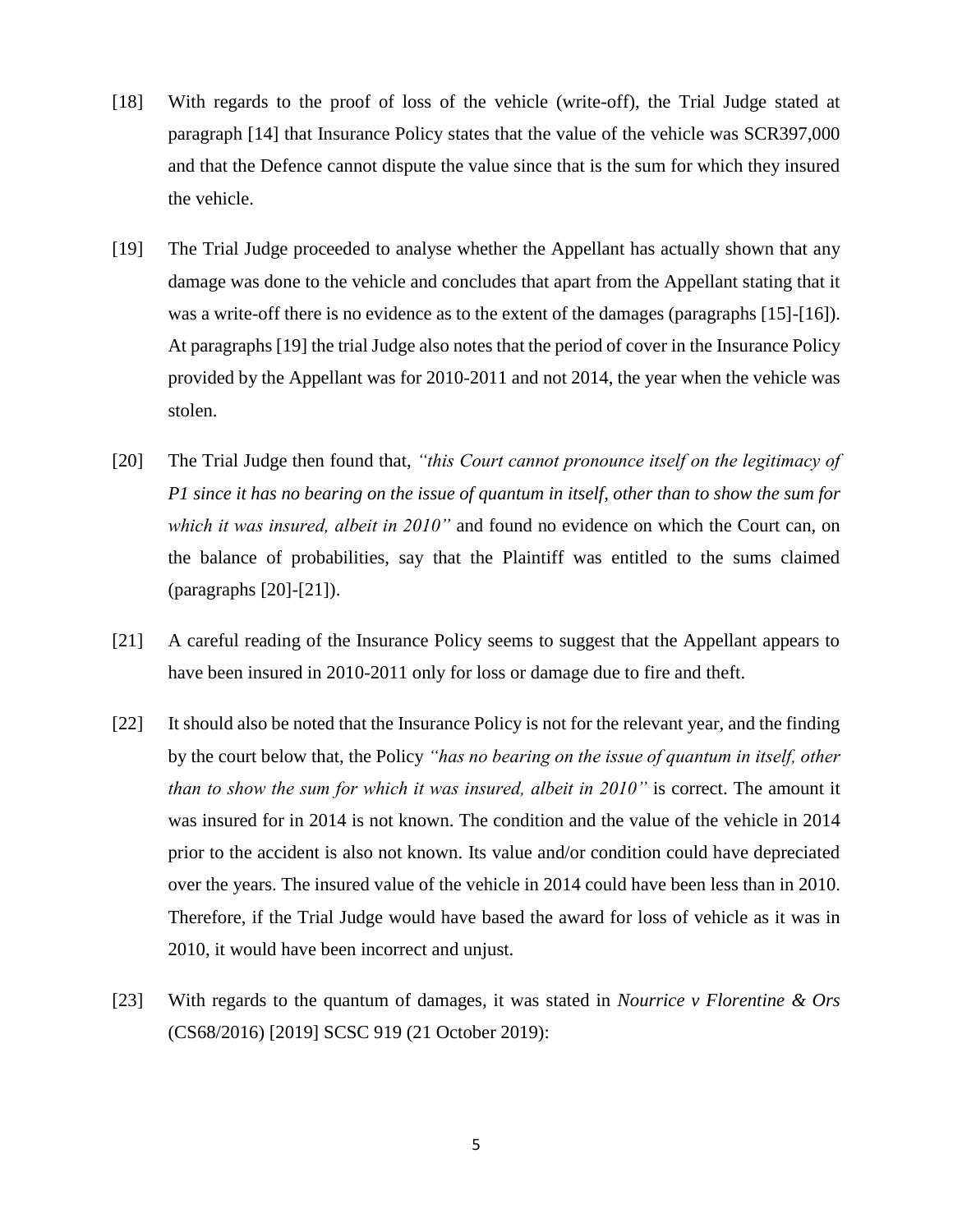*[51] The Court has several concerns about the damages sought and the evidence (or lack thereof) provided by the Plaintiff. To determine the quantum of damages, the court must consider the evidence and the awards given in comparable cases. (See: Seychelles Breweries v Sabadin SCA 21/2004, LC 278). Awards based on uncertain damage are not permissible and this as clearly held in the case of Kilindo v Morel SCA 12/2000, LC 196.*

- [24] In that case, the plaintiff claimed damages of SCR85,000. In support of the claim for damage the plaintiff provided several invoices and quotations for the repairs, which did not cover the whole amount claimed and the issue of damages was not covered further during examination in chief. Nevertheless, the Court also noted the decision in *Low-Ken v Fanny* (CA8/2015) [2016] SCSC 726 (06 October 2016), which highlighted the need to look beyond the estimates and quotes and look at all the evidence before the Court. After analysis of the invoices and quotes the Court took into consideration the total amount paid for repairs of the vehicle and ordered such amount to be paid by the second Defendant (person who collided with the vehicle), not the insurance though.
- [25] Although, *Nourrice v Florentine & Ors* was a case involving claim for damages to the vehicle, and not loss of it, it highlights the need for the plaintiff to prove damages and that uncertain damages are not permissible. The Court in that case at least had some evidence of sums paid for repairs.
- [26] In *Souffe vs Cote D'or Lodge Hotel Limited* (Commercial Case No. 24 of 2012) [2013] SCSC 25 (27 March 2013), the Court emphasised the necessity to prove damages and quantum. It was stated that where the plaintiff is entitled to recover from the defendant, in order to do so he still has to prove the loss that he has suffered and the quantum thereof. The Court concluded:

*[ 26] Now that is the only evidence in support of the claim for loss of profits. All the plaintiff does is to say: 'This is what I have lost. Give it to me.' This does not amount to proof that the plaintiff lost the said sum as profit. It is not in question that he lost the profits to that contract. But he has not shown that the sum of US\$17,400.00 was the profit on that contract. He needed to show what his expenses would have been and the profit element in the contract sum. He made no effort to do this. He has failed to prove the quantum of his loss in this regard. I therefore award him nothing.*

[27] In the present case, considering that there was no other evidence, in particular regarding the value of the car prior to the accident in 2014 and after the accident, the Trial Judge's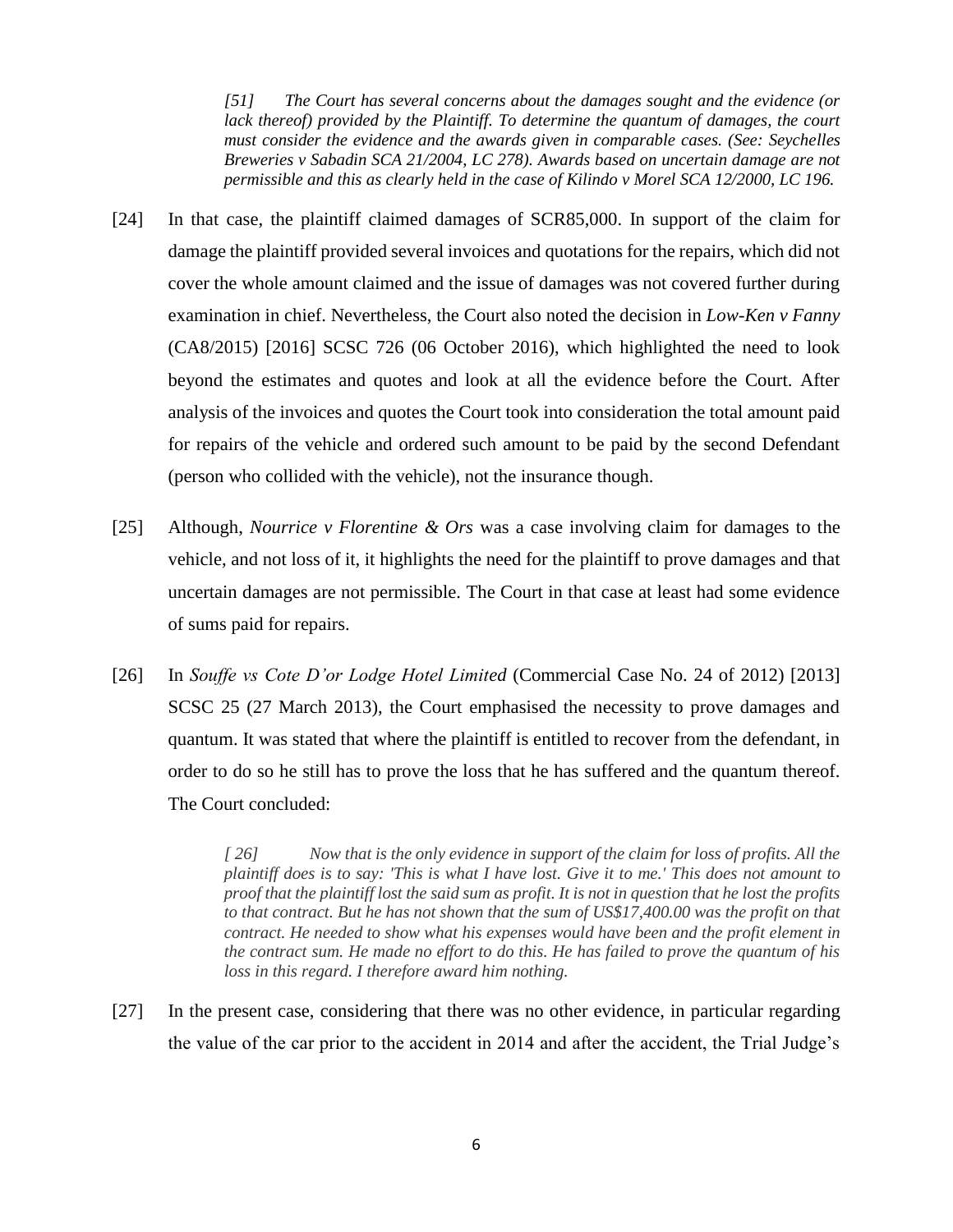finding that, there was no evidence on which the Court can, on a balance of probabilities, say that Mr Pool was entitled to the sums claimed is correct. Therefore, even though the liability was decided by the Court of Appeal, the Appellant still had to prove damages and quantum and he has not done so.

## *Loss of use*

[28] With regards to the "loss of use" damages, the Trial Judge found the following:

*"[18] Furthermore it was the Plaintiff's evidence that the vehicle is now in use. Even if one was to accept his evidence that he could not use the vehicle for two years, there is no other evidence to support his testimony."*

- [29] To sum up Mr Pool's testimony, he stated that after the accident his opinion was that the vehicle was a write-off. He stated that insurance agreed with him; but he has not provided any copy of the Insurance's findings. Two years after the accident in 2016 his friend Mr Tom Hoareau embarked on a mission to attempt to fix the car. The car was partially fixed but the vehicle is still with Mr Hoareau.
- [30] In the present case, the Appellant has not substantiated his claim for loss of use with any other evidence apart from his testimony. No witnesses were called, no invoices provided. Accordingly, it appears that the Trial Judge did not err.

## *Moral Damages*

[31] With regards to moral damages, the Trial Judge held the following:

*"[17] As regards the claim for moral damages the Plaintiff merely stated he was claiming for moral damages without expanding on that."*

[32] From the testimony of Mr Pool (see pages 18-20), during cross-examination in reply to a question regarding moral damages, the sum and *"how this morally affected you"*, Mr Pool replied that he was in shock when he was informed that his vehicle had been in the accident, that it worried him a lot, that the driver had ran away and that he *"was also implicating one of my minor children to see all of that"* and that for a long period of time he could not use the vehicle.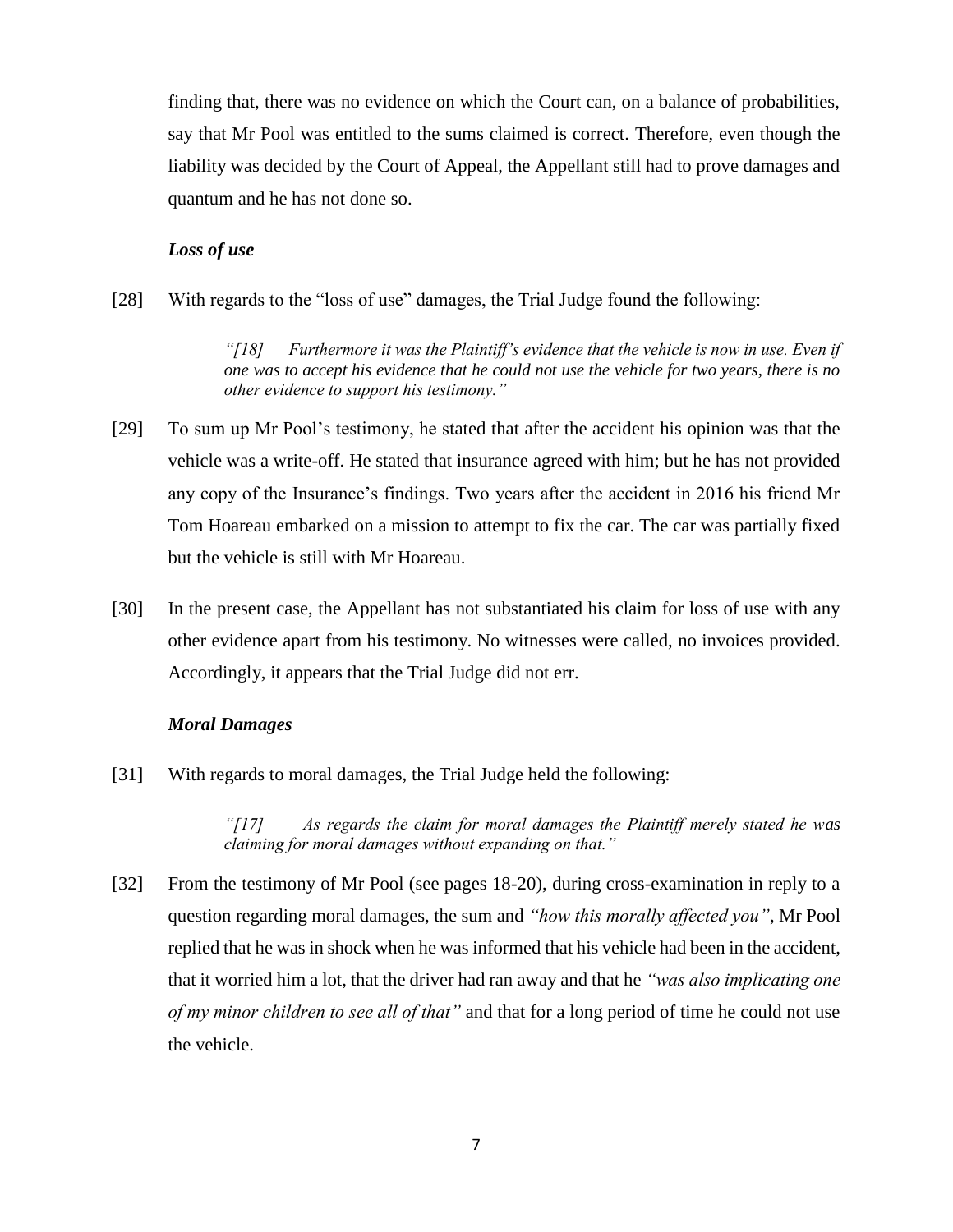- [33] During re-examination in chief, the Counsel for Mr Pool appears to put to Court that the reason for moral damages is that the Insurance has not paid him since 2014 and in 2019 he was still waiting to be compensated.
- [34] The case of *Nourrice v Florentine & Ors* (CS68/2016) [2019] SCSC 919 (21 October 2019) captures the reasons why a court may not award moral damages:

*"[57] Finally, the Plaintiff seeks moral damages of Seychelles Rupees Two Hundred Thousand SR200,000. Twomey CJ considered the approach taken to the assessment of damages in road vehicle accidents in the case of Mathiot v Camille & Ors (CS 64/2012) [2017] SCSC 1001 (30 October 2017). The cases referred to in that case indicate that moral damages of the amount sought tend only to be granted where the individual has suffered a serious personal injury. In the Mathiot case, for instance, the Plaintiff was awarded Seychelles Rupees One Hundred Thousand SR100,000/- but the Plaintiff sustained a head injury, a fracture of the left femur, a laceration on the forehead and facial bruises. He was cared for in intensive care at the hospital and had to undergo ongoing therapy for the injuries sustained. Here, the Plaintiff has only suffered inconvenience as a result of her vehicle being damaged. The Court accepts that it may be appropriate to order moral damages for the inconvenience suffered for keeping a motor vehicle in the garage of a repairer. (See: Adeline v Ernesta (1992) SLR 13). Such damages are not, however, always considered appropriate: Low-Ken v Fanny (CA8/2015) [2016] SCSC 726 (06 October 2016). The Court considers that this is one such case. The Plaintiff allowed a vehicle to be driven that did not have a valid road fund licence. She was not driving the car at the time of the accident, so she has not suffered any mental and physical trauma as a result of the accident. The evidence also suggests that the first Defendant assisted with the repairs at no cost to the Plaintiff, reducing the burden on her. Awarding moral damages in such circumstances would therefore be inappropriate."*  (emphasis added)

- [35] In the present case, the Appellant stated that he was in shock that his vehicle was involved in an accident. However, that was caused by the person who allegedly stole the vehicle, not the Insurance company. It was later put to Court that moral damages against insurance are due to delay in payment. Similarly, to above cited extract from *Nourrice v Florentine & Ors* the Appellant's friend has taken on the repair of the vehicle and as it appears from Mr Pool's testimony he also has not paid anything yet to his friend (see page 21 of the CA Bundle).
- [36] The Appellant has expressed the reasons for his sufferings, however, it appears that they are mostly addressed to the person who allegedly stole the car. With regards to the moral damages due to the alleged delay in payment by Insurance, nothing further was averred. Accordingly, there is also lack of evidence and the Trial Judge did not err.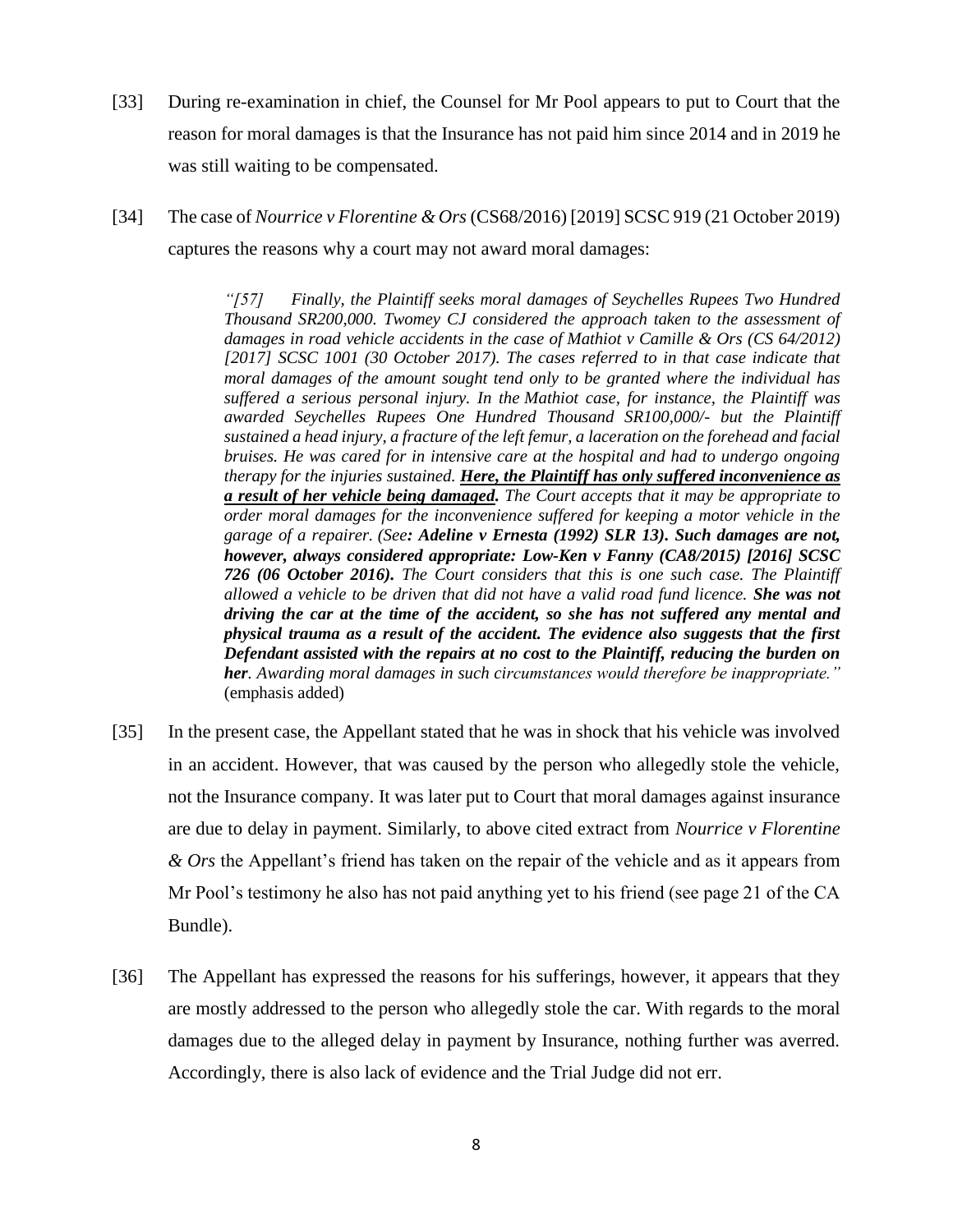# **Whether the amount awarded is manifestly insufficient or excessive that it is an entirely erroneous estimate of the damages**

[37] In our respectful opinion it is not necessary to consider this issue since the damages were not awarded not due to erroneous estimate but due to the lack of evidence.

## **CONCLUSION**

- [38] It is settled law that an appellate court is reluctant to review damages unless it is satisfied that there are good and valid reasons for doing so. Good and valid reasons for reviewing damages are when the trial court acted on a wrong principle of law, or when the amount awarded is so large or so small that it is, in the judgment of appellate court, an entirely erroneous estimate of the damages.
- [39] The Appellant claimed for damages for loss of vehicle (due to write off state) in the sum of SCR397,000; loss of use in the sum of SCR50,000; and moral damages in the sum SCR200,000. Evidence in support of his claim are Insurance Policy (2010-2011 cover, whereas the alleged theft and accident occurred in 2014); his own testimony; and the Police Statement.
- [40] Based on the analysis of the evidence and case law cited herein, it is our considered view that the Trial Judge did not err in her findings and all three grounds of appeal, should fail. There is no evidence of the value and condition of the vehicle pre-accident in 2014; there is no evidence of insured value of the vehicle in 2014; there is further no evidence of postaccident value of the vehicle and whether it was indeed a write-off as averred by the Appellant or it could have been repaired.
- [41] In the result, this appeal is without merit and it is dismissed. We make no order as to costs.

Obforce

Dr. O. Dingake, JA

\_\_\_\_\_\_\_\_\_\_\_\_\_\_\_\_\_\_\_\_\_\_\_